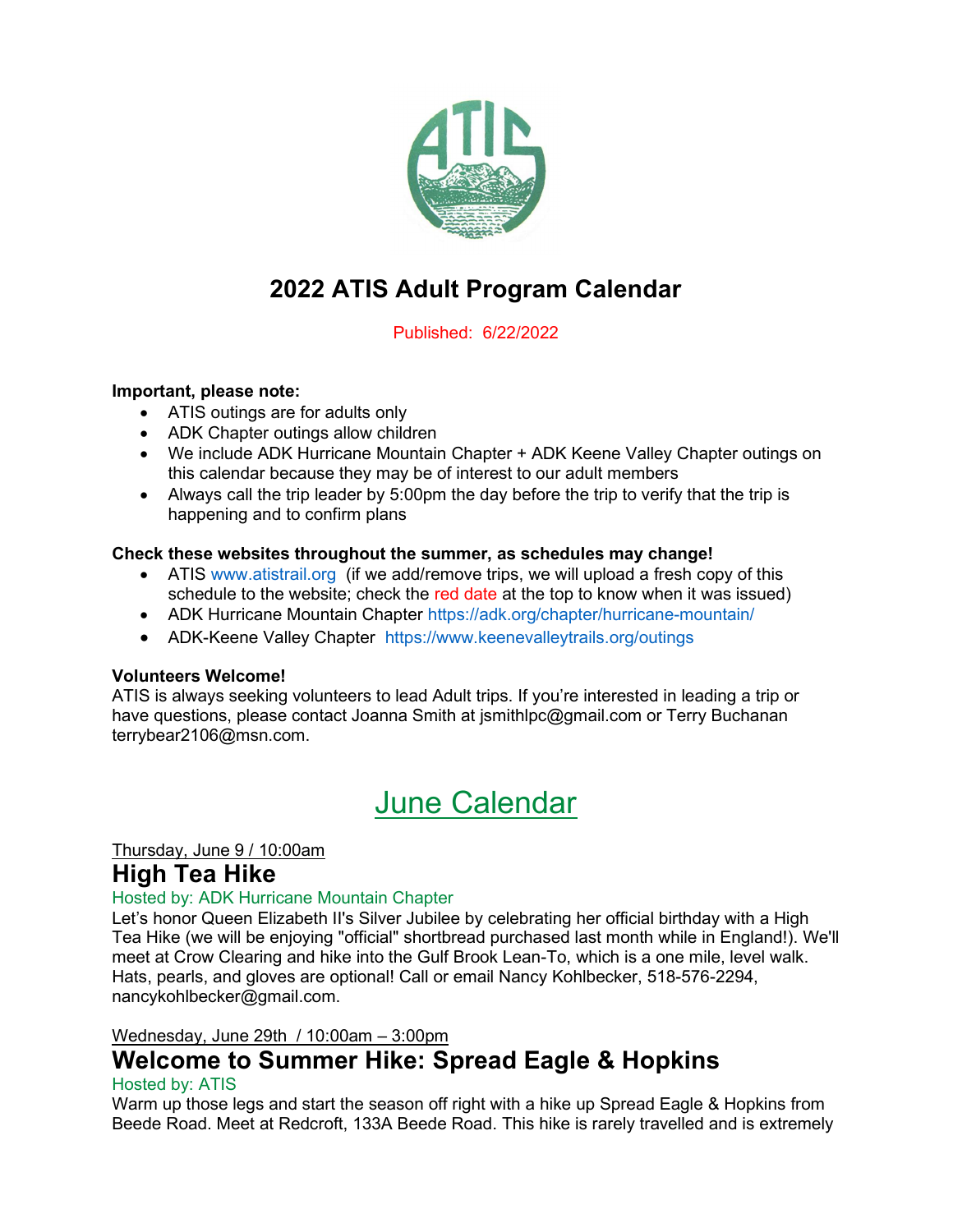beautiful. ½ the journey will be on dirt roads leading to the trail. Once on the trail it is 1.1 miles over spread eagle to the top pf Hopkins. The trail is steep at times and a bit wet in places. Bring lots of bug spray, water and a big lunch. Call, text or email Joanna Smith, 832-578-6889, jsmithlpc@gmail.com.

# July Calendar

Thursday, July 7 / 9:00am – 2:00pm

# Knob Lock

#### Hosted by: ADK Keene Valley Chapter

4 miles RT on a mostly good herd path with a bit of scrambling to the top. Contact Tony Goodwin, tgoodwin12942@gmail.com.

# Friday, July 8 / Time TBD

# Snowy Mountain

## Hosted by: ATIS

Snowy Mountain is a challenging 7.8 mile (round trip) hike alongside beautiful streams and through towering forests to reach a summit with a firetower that provides sweeping 360-degree views of the central Adirondacks. 3.9 mile (7.8 miles round-trip). Contact Terry Buchanan, terrybear2106@msn.com or text 603-493-5487.

### Saturday, July 9 / 9:30am

# Trail work at Poke-O Moonshine

### Hosted by: ADK Keene Valley Chapter

Meeting at 9:30 at the Route 9 parking area a mile south of the campground and 14 miles north of Elizabethtown. Contact David Thomas-Train, badtts@gmail.com.

## Tuesday, July 12 / 9:30am

# Trail work at Poke-O Moonshine

### Hosted by: ADK Keene Valley Chapter

Meeting at 9:30 at the Route 9 parking area a mile south of the campground and 14 miles north of Elizabethtown. Contact David Thomas-Train, badtts@gmail.com.

## Thursday, July 14 / 10:00 – 1:00

# Geology Amble

#### Hosted by: ATIS

Walk on the West River Trail and back along the Ladies Mile. Meet on the Ausable Club porch. Contact Thaddeus Bejnar, 575-418-9115.

## Sunday, July 17 / Time TBD

# Upper St Regis Lake & St Regis Mountain

#### Hosted by: ADK Keene Valley Chapter

We will paddle (roughly 2 miles each way) across Upper St. Regis Lake to a trailhead on Spring Bay, then climb St. Regis Mountain (roughly 4.5 miles round trip). From the top—especially from the fire tower—you can see much of the St. Regis Canoe Wilderness. You'll need to provide your own boat and transportation to the launch point on Upper Saint Regis Lake. Contact Stephen Longmire, slongmire@gmail.com for meeting time & location.

#### Tuesday, July 19 / Time TBD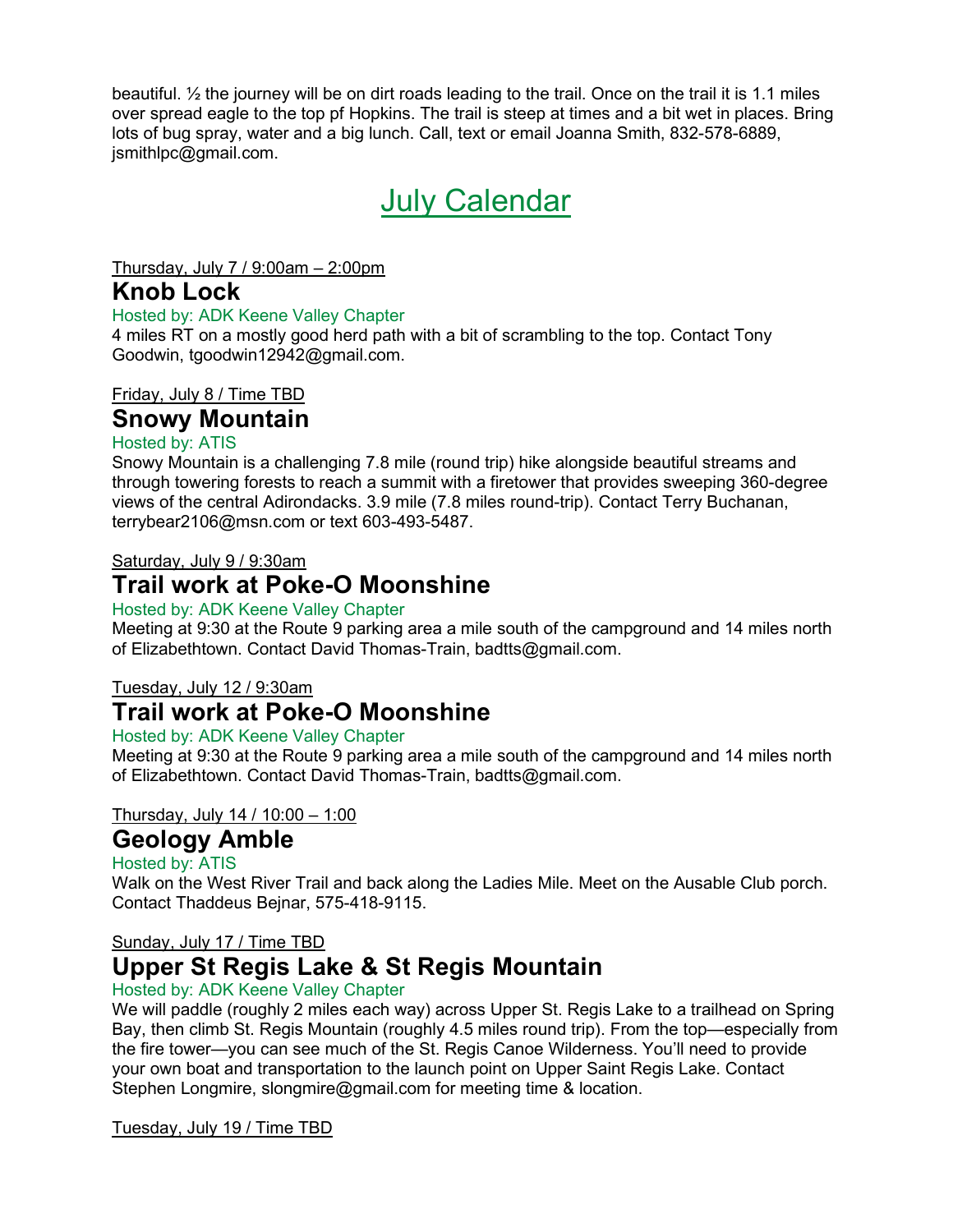# Hanging Spear Falls

## Hosted by: ATIS

Hanging Spear is one of the greats in the Adirondacks. A real tough one to get to, as well. Nothing but a ~10 mile hike will do, so you usually have the place to yourself. Will be starting at the Upper Works. Will go by the Calamity Pond monument as well as Flowed Lands. Contact Terry Buchanan, terrybear2106@msn.com or text 603-493-5487.

Tuesday, July 26 / 10:00am

# Tenderfoot Pools

Hosted by: ATIS Meet at Keene Central School at 10:00am. Contact Karen Doman, 215-534-3206.

# August Calendar

# Monday, August 1 / 9:00am – 4:00pm Memorial Paddle for Emily Pugsley

### Hosted by: ADK Hurricane Chapter

Join Emily's family for a trip to one of her favorite paddling locations. We'll explore Floodwood Pond and Fish Creek and share memories of Emily. Meet at St. Brendan's at 9:00. Contact Mary Pugsley Whitney, 518-576-9892, mpwhitney62@icloud.com.

### Tuesday, August 2 / 8:00am – 4:00pm

# Street and Nye

Hosted by: ADK Keene Valley Chapter 9 miles RT on good herdpaths. Contact Tony Goodwin, tgoodwin12942@gmail.com.

## Monday, August 8 / 9:45am – 2:00pm

# Indian Head via Gill Brook Trail

#### Hosted by: ATIS Meet at the Ausable Club porch at 9:45. Call, text or email Joanna Smith, 832-578-6889, jsmithlpc@gmail.com.

# Tuesday, August 9 / Time TBD

# Pine Pond Canoe Trip

# Hosted by: ATIS

Starting at the State Bridge put in near Saranac Lake. A lovely paddle through the lower locks to the carry over to Pine Pond. A lovely little kettle pond with crystal clear water. Bring a hammock. Will need to provide own canoe, etc, but we can try and coordinate. Contact Terry Buchanan, terrybear2106@msn.com or text 603-493-5487.

## Wednesday, August 10 / 10:00am – 2:00pm

# Mystery Hike!

## Hosted by: ADK Keene Valley Chapter

Hike to a nearby, little known killer view. Meet at St Brendan's. Contact Karen Doman, 215-534- 3206.

Thursday, August 11 / 8:00am – 5:00pm